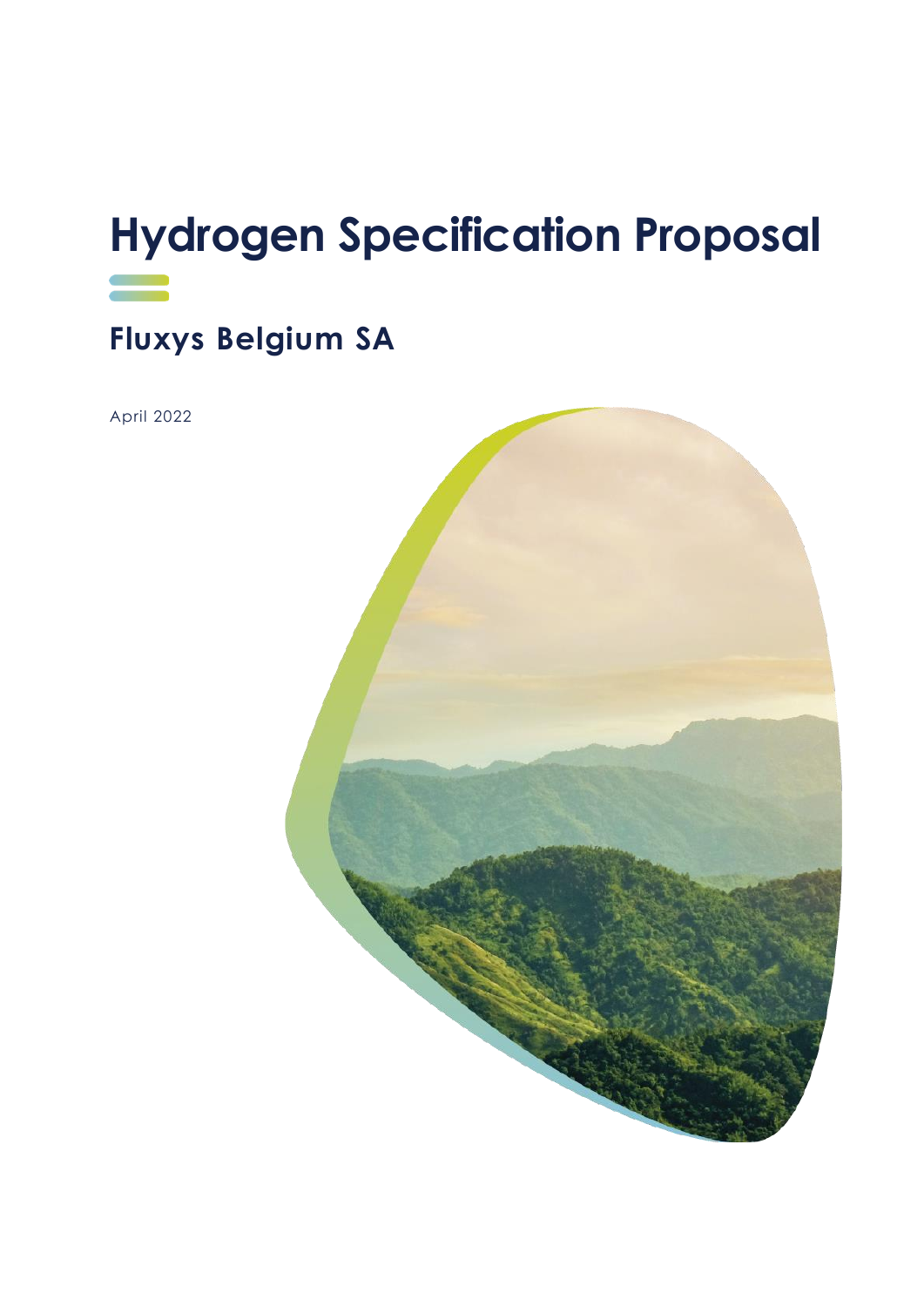## **Contents**

| 1. Introduction                 |  |
|---------------------------------|--|
| <b>2. Quality Specification</b> |  |
| <b>3. Operating Conditions</b>  |  |

#### Disclaimer

The specifications for hydrogen presented in this document are reflecting the best knowledge available at the moment of their publication. These gas quality specifications are subject to evolution, in line with the results of upcoming test and research programs as well as the publication of European gas quality standards. The information contained in this document reflects the point of view of Fluxys at this stage and is publicly disclosed for information purposes only and without any commitment whatsoever from Fluxys Belgium SA.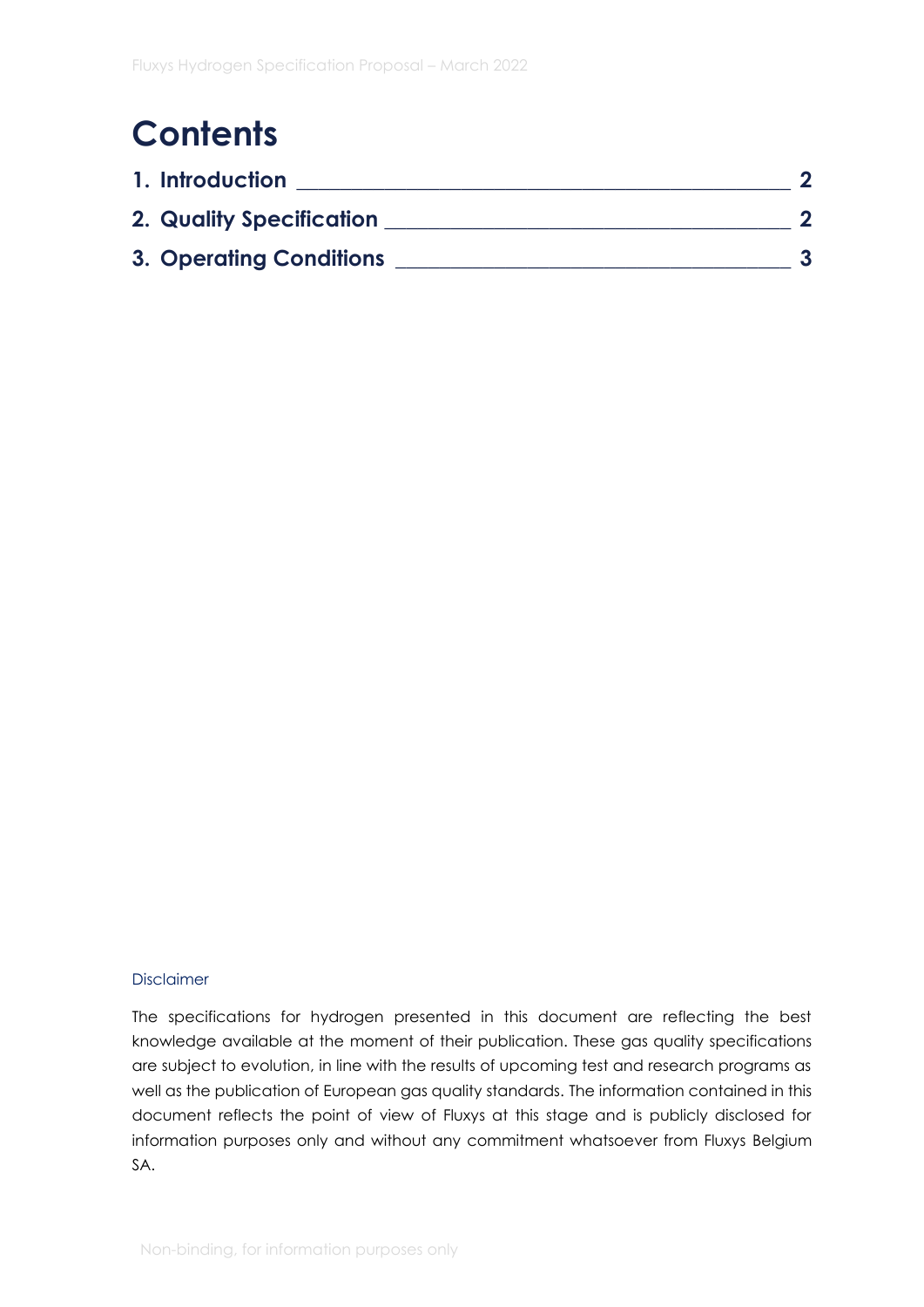## <span id="page-2-0"></span>**1. Introduction**

The development of a hydrogen transmission infrastructure requires the right coordination between all relevant stakeholders in the value chain. One of the most important building blocks to make such cooperation successful consists in characterizing the hydrogen products that shall be transported through the pipelines.

The general principles that generally govern gas quality specifications in gas networks are to :

- ensure that infrastructures are fit for purpose for transporting gases
- protect the infrastructures (e.g. from corrosion) by limiting free water and acid components
- safeguard safety of operations and end-use by limiting toxic components
- ensure interoperability with adjacent systems

## <span id="page-2-1"></span>**2. Quality Specification**

The quality specifications for the hydrogen transported in the hydrogen transmission network operated by Fluxys Belgium are listed in the table below. These requirements are applicable at the points where the (not odourised) hydrogen is entering and leaving the transmission network.

These gas quality specifications are, to the extent possible,

- $\circ$  Aligned with the specifications as published by Easee-Gas (CBP H<sub>2</sub>)<sup>1</sup>, in the last draft specification proposals available from CEN, as well as with the specification published in United Kingdom, The Netherlands and Germany;
- o Taking into account feedback from the market received in the framework of the Request For Information

| <b>Constituents</b>                                         | <b>Units</b>         | <b>Requirements</b> | <b>Note</b> |
|-------------------------------------------------------------|----------------------|---------------------|-------------|
| H <sub>2</sub>                                              | $%$ mol              | > 98                | H.          |
| <b>Total hydrocarbons</b>                                   | % mol                | < 1.5               | H)          |
| Sum of inerts $(N_2+He+Ar)$                                 | $%$ mol              | $\langle$ 2         | H.          |
| Wobbe Index (informative,<br>based on possible composition) | $MJ/m^3(n)$          | $42.19 - 48.36$     |             |
| H <sub>2</sub> O Dewpoint                                   | °C from 0 to 69 barg | $< -8$              | н.          |
| <b>HC</b> Dewpoint                                          | °C at 69 barg        | $\lt -2$            |             |

<sup>1</sup> https://easee-gas.eu/download\_file/DownloadFile/36/cbp-2022-001-01-hydrogen-qualityspecification